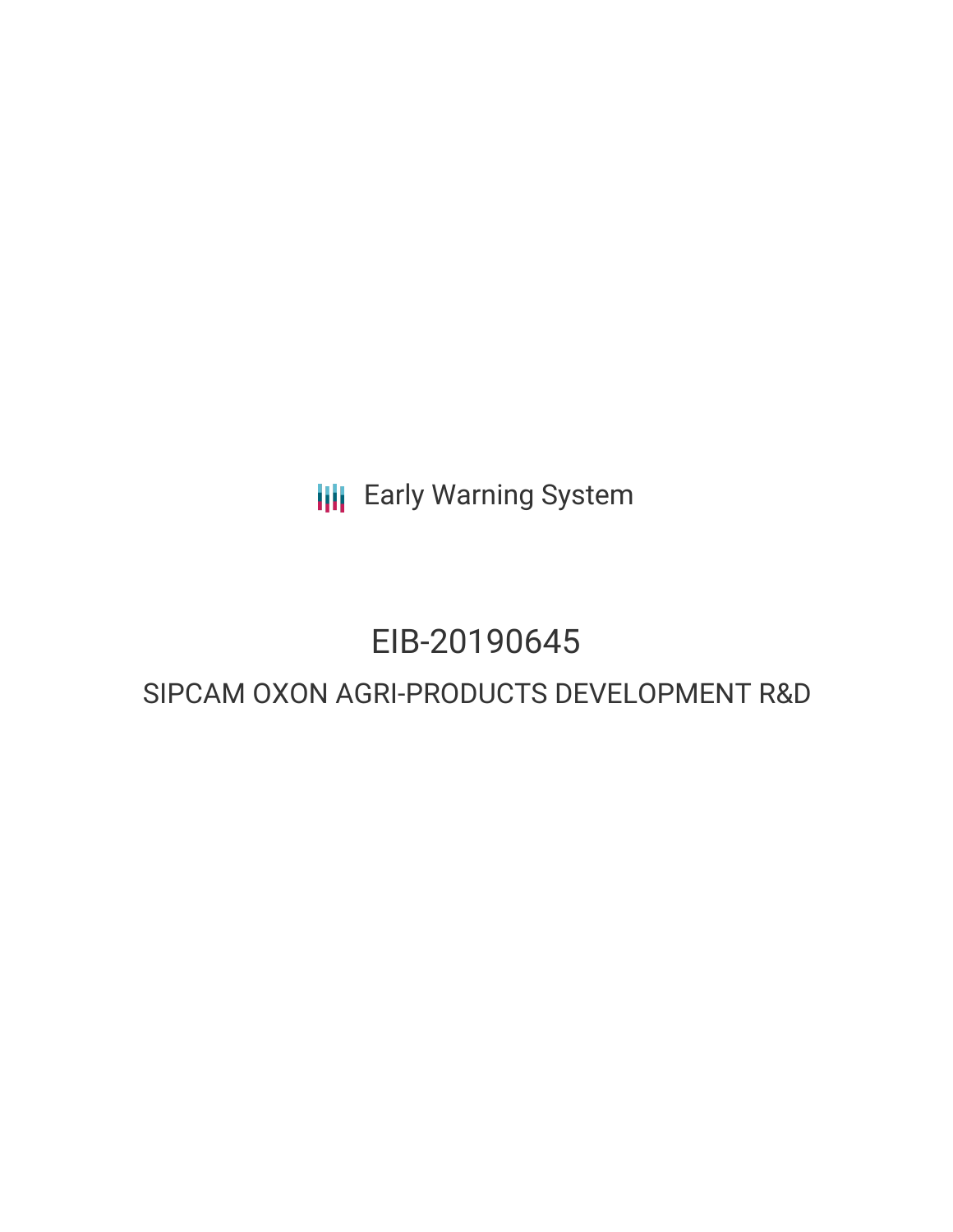

## **Quick Facts**

| <b>Countries</b>               | Italy                          |
|--------------------------------|--------------------------------|
| <b>Financial Institutions</b>  | European Investment Bank (EIB) |
| <b>Status</b>                  | Approved                       |
| <b>Bank Risk Rating</b>        | U                              |
| <b>Voting Date</b>             | 2020-12-01                     |
| <b>Borrower</b>                | SIPCAM OXON SPA                |
| <b>Sectors</b>                 | Industry and Trade             |
| <b>Investment Type(s)</b>      | Loan                           |
| <b>Investment Amount (USD)</b> | $$42.25$ million               |
| <b>Loan Amount (USD)</b>       | $$42.25$ million               |
| <b>Project Cost (USD)</b>      | \$89.32 million                |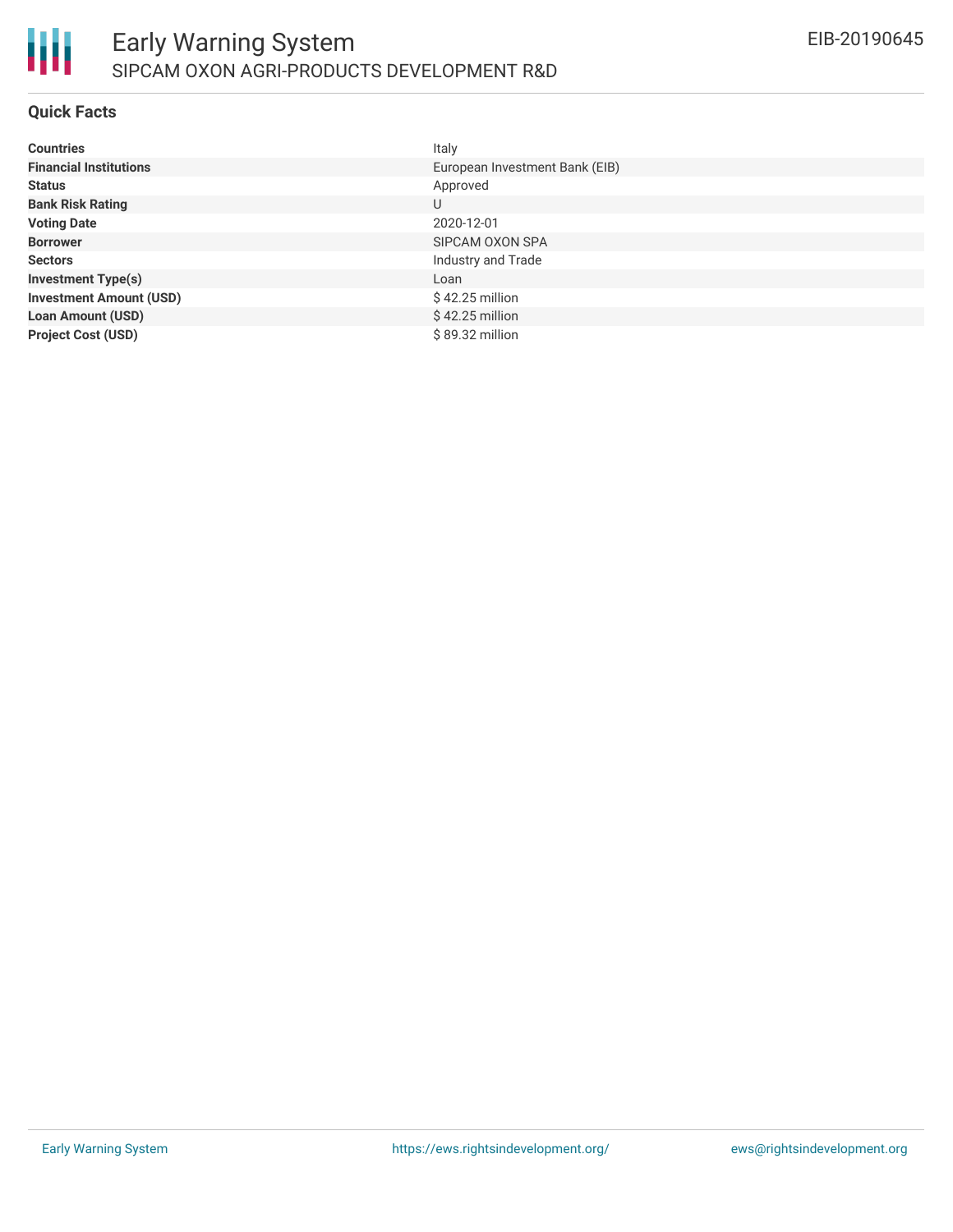

# **Project Description**

According to EIB website, the project aims at supporting the Promoter's investments in research, development and innovation (RDI) for the development of new agrochemical formulations and alternative crop protection strategies.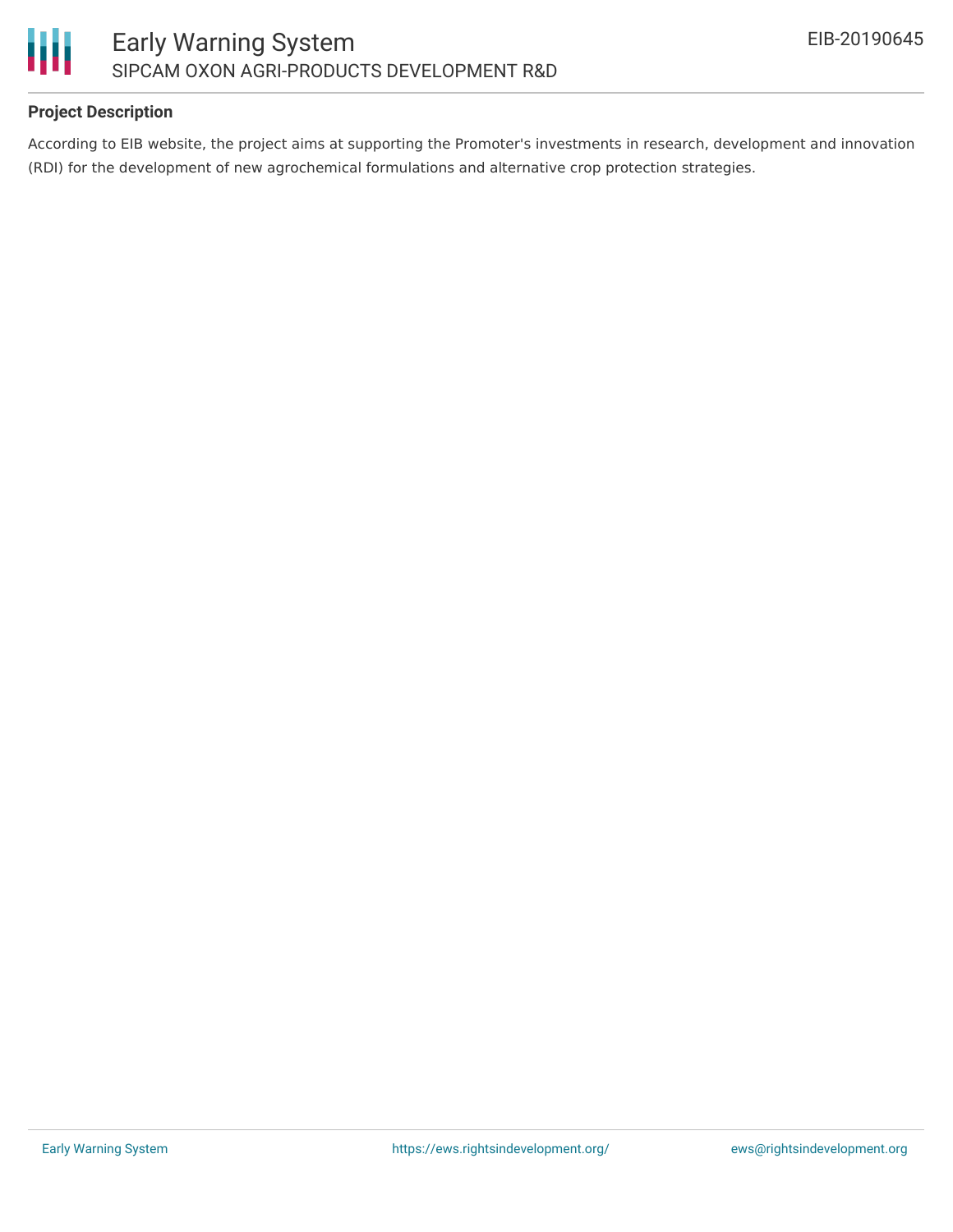

# **Investment Description**

European Investment Bank (EIB)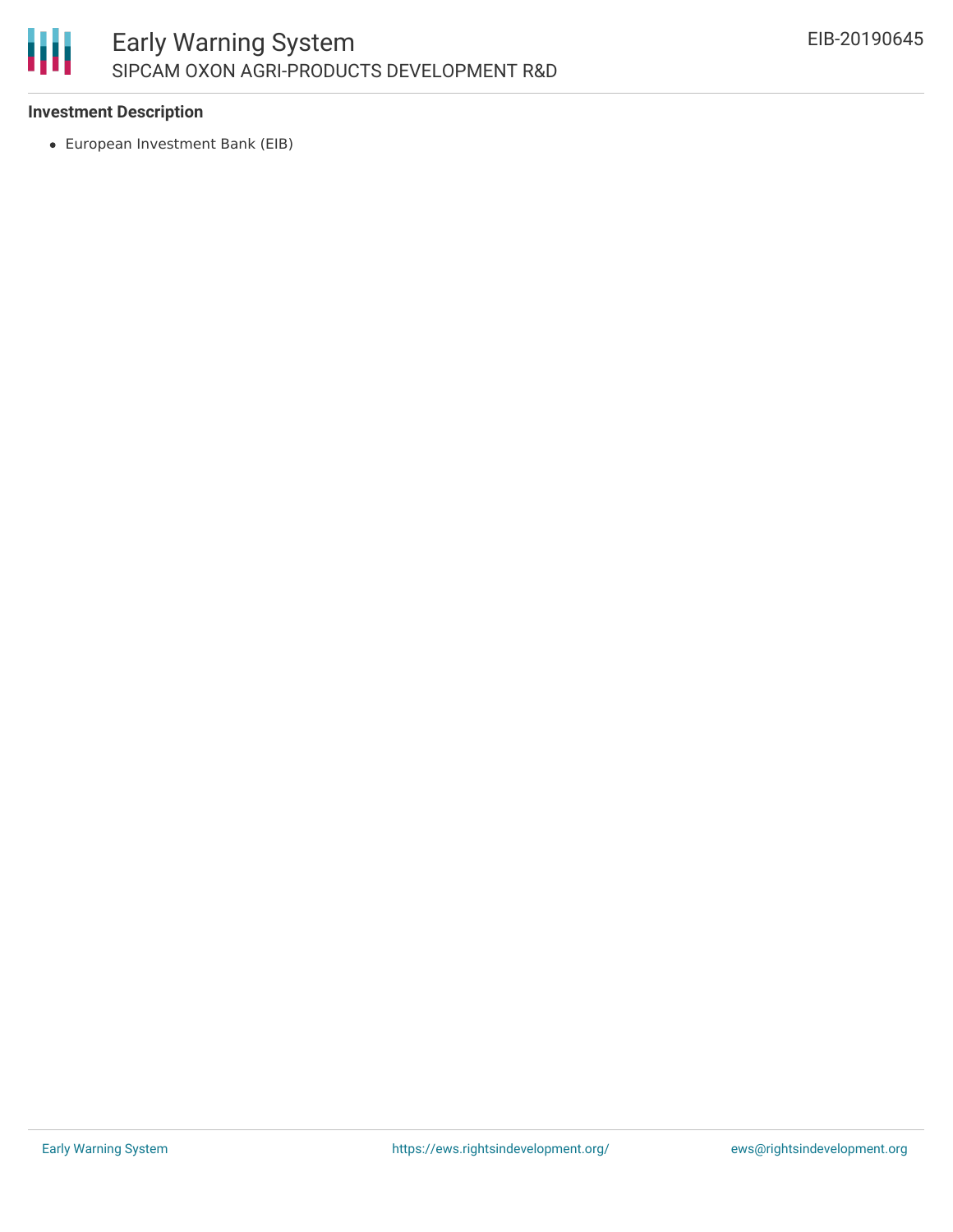# 冊

# Early Warning System SIPCAM OXON AGRI-PRODUCTS DEVELOPMENT R&D

| <b>Private Actor 1</b>   | <b>Private Actor</b><br>l Role | <b>Private Actor</b><br><b>Sector</b> | <b>Relation</b> | <b>Private Actor 2</b> | <b>Private Actor</b><br>2 Role | <b>Private Actor</b><br>2 Sector |
|--------------------------|--------------------------------|---------------------------------------|-----------------|------------------------|--------------------------------|----------------------------------|
| $\overline{\phantom{a}}$ |                                | . .                                   | $\sim$          | Sipcam-Oxon Group      | Client                         |                                  |